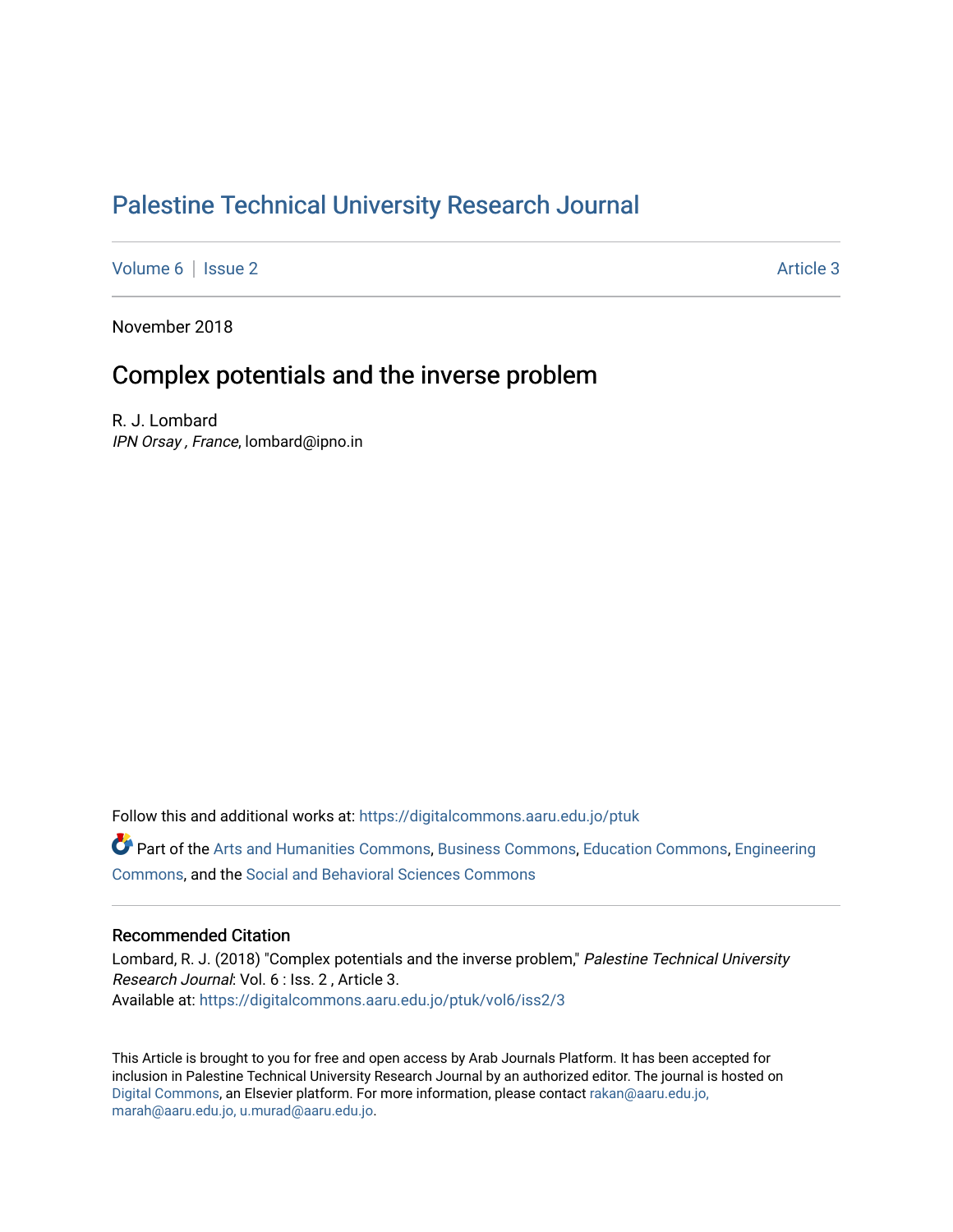

**R.J. Lombard1\* , R. Mezhoud<sup>2</sup> , and R. Yekken<sup>3</sup>**

**1 IPN Orsay , France 2 Boumerdes University, Algeria 3 Alger University, Algeria**

\* Corresponding author [lombard@ipno.in](mailto:lombard@ipno.in)

Received 7/08/ 2018, Accepted 7/11/ 2018, Published 20/11/2018

**Abstract:** The occurrence of complex potentials with real eigenvalues has implications concerning the inverse problem, i.e. the determination of a potential from its spectrum. First, any complex potential with real eigenvalues has at least one equivalent local potential. Secondly, a real spectrum does not necessarily corresponds to a local real potential. A basic ambiguity arises from the possibility the spectrum to be generated by a complex potential. The purpose of this work is to discuss several aspects of this problem.

**Keywords:**local equivalent potential, basic ambiguity, conjecture

#### **INTRODUCTION**

At the end of the last century, the discovery of complex potentials having real eigenvalues originates from discussions in which D. Bessis took a key role (see the references of the paper by Bender and Boettcher [1]). It has produced a large amount of works. Many complex potentials with real eigenvalues are invariant under time reversal and parity transformation (PT invariance). However, this is neither a sufficient nor a necessary condition, and many examples have been found besides PT-invariant cases.

A surview of this domain can be found in the review articles by Bender [2] and D. Mihalache [3]. In the present work, we study its implications in the inverse problem, i.e. in the determination of a potential from its spectrum.

Here, we consider the Schro¨dinger equation in the D =1 dimensional space :

$$
[-\frac{d^2}{dx^2} + V(x) + iW(x)]\psi_n(x) = E_n\psi_n(x) .
$$
 (1)

The inverse problem consists in determining the potential from its observables. The most common practice is to use phase shifts from scattering data. Here we shall consider the determination of the potential from its spectrum {En}. Several cases are presented.

### **THE LOCAL EQUIVALENT POTENTIAL.**

If a complex potential has only real eigenvalues, it possesses obviously at least 1 local equivalent potential. We shall display a couple of examples. The answer is analytical for a class of potentials including the Scarff II potential, the generalized Pochl-Teller potential and the Morse potential. By using group theoretical techniques, it has been shown by Bagchi and Quesne [4] that their complexified versions generate real eigenvalues with equivalent spectra. The Morse potential

$$
V(x) + iW(x) = (a + ib)^{2}e^{-2x} - (2c + 1)(a + ib)exp^{-x}.
$$
 (2)

has been further studied by Z. Ahmed [5]. By applying the change of variable

$$
z = 2(a + ib)e^{-x} \tag{3}
$$

in the Schrodinger equation, the effective parameter governing the eigenvalue is c +1/2. The eigenvalues are given by

$$
E_n = -[n - c]^2 \; , \; n \; \leq \; c \; . \tag{4}
$$

This spectrum can obviously be produced by a Poschl-Teller potential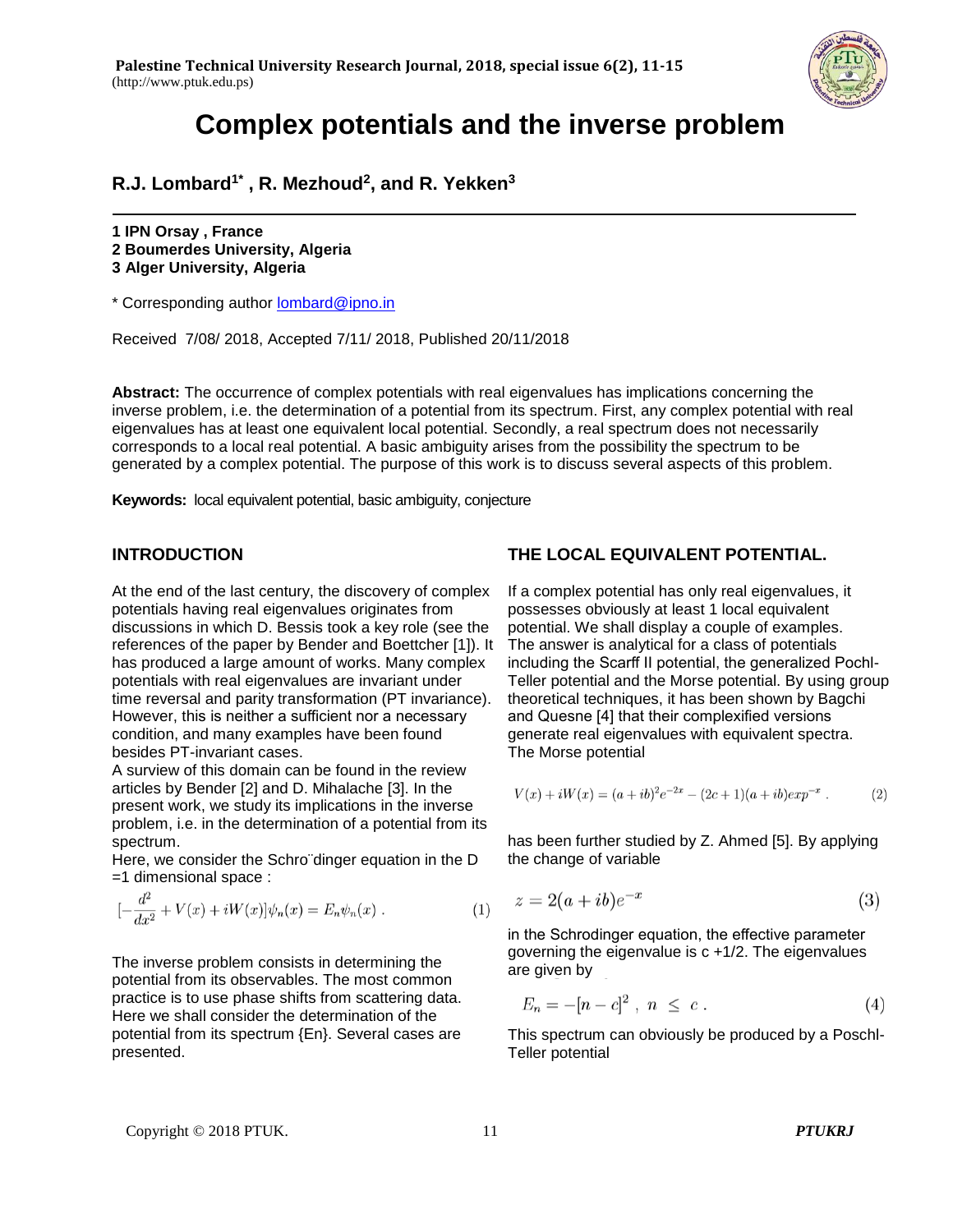$$
U(x) = -\frac{\sigma(\sigma+1)}{\cosh^2(x)} ,
$$
 (3)

with  $\sigma = \sqrt{c}$ .

An interesting case is provided us by the potential studied by Cannata et al [6] :

$$
V(x) + iW(x) = e^{2ix} \tag{6}
$$

Among the 2 analytic solutions found by the authors, we retained

$$
E_n = [n + 1/2]^2 \ . \tag{7}
$$

At large n, this spectrum approaches the one of the infinite well with opaque wall. Thus it suggests to simulate the local equivalent potential by a function with a sharp hedge at some distance, very much like a Woods-Saxon function. By using a limited number of parameters, we got satisfactory qualitative results with

$$
U(x) = \epsilon_0 - (1 + x^{\alpha}) \frac{U_0}{[1 + exp(\frac{(|x| - x_0)}{p(x)})]^2}
$$
 (8)

for  $U0 \rightarrow \infty$ . The explicit form we obtained is given by

$$
U_1(x) = -(1. + 3.642 \; 10^{-5} x^8) \frac{500}{[1. + exp(\frac{(|x| - 2.273)}{0.01})]}, \qquad (9)
$$

And

$$
U_2(x) = -(1. + 1.8915 \ 10^{-4} x^8) \frac{500}{[1. + exp(\frac{(|x| - 2.18)}{p(x)})]},
$$
\n(10)

With

$$
p(x) = 0.1 \Theta(1.87 - x) + 0.005 \Theta(x - 1.87) . \tag{11}
$$

Here, Θ(x) is the Heaviside function.

The results are displayed in the fig 1.

A more sophisticated, and more general method, relies on the connection between the excitation energies and the moments of the ground state density. For obvious reasons, the method can be applied if and only if the number of bound states is sufficiently large. A unique answer is obtained in the case of an infinite number of bound states, namely for confining potentials. More

details concerning the procedure and its constraints 5) can be found in the work by Yekken et al [7]. Here, use is made of

$$
\langle x^{2n} \rangle = f(n) \frac{n(2n-1)}{E_n - E_0} \langle x^{2n-2} \rangle , \qquad (12)
$$



**Figure 1**: Example of U(x) fitting the lowest 14 levels to better than 1 %.

where f(n) has to be determined iteratively. Note that  $f(n) = 1$   $\forall$  n in the case of the harmonic oscillator. The next difficulty consists in the reconstruction of |  $\psi$ 0(x) |2 from its moments. It can be achieved by means of the Fourier transform of  $|\psi(0)|$  |2 and its approximate expansion via Pad´e approximants. Uniqueness of the answer : the ground state density being a positive definite function, the answer is unique if the number of known moments tends to infinity. In  $\mathcal{L}$ practice, a finite number of known moments results with uncertainties for the density requiring a statistical analysis. Knowing the lowest 12 - 15 levels yields already a reasonable answer.

The ground state density provides us with the ground state wave function. The potential is obtained by reversing the Schrodinger equation.

$$
V(x) = \frac{\psi_0''(x)}{\psi_0(x)} + E_0.
$$
 (13)

The method has been applied to

Copyright © 2018 PTUK. 12 *PTUKRJ*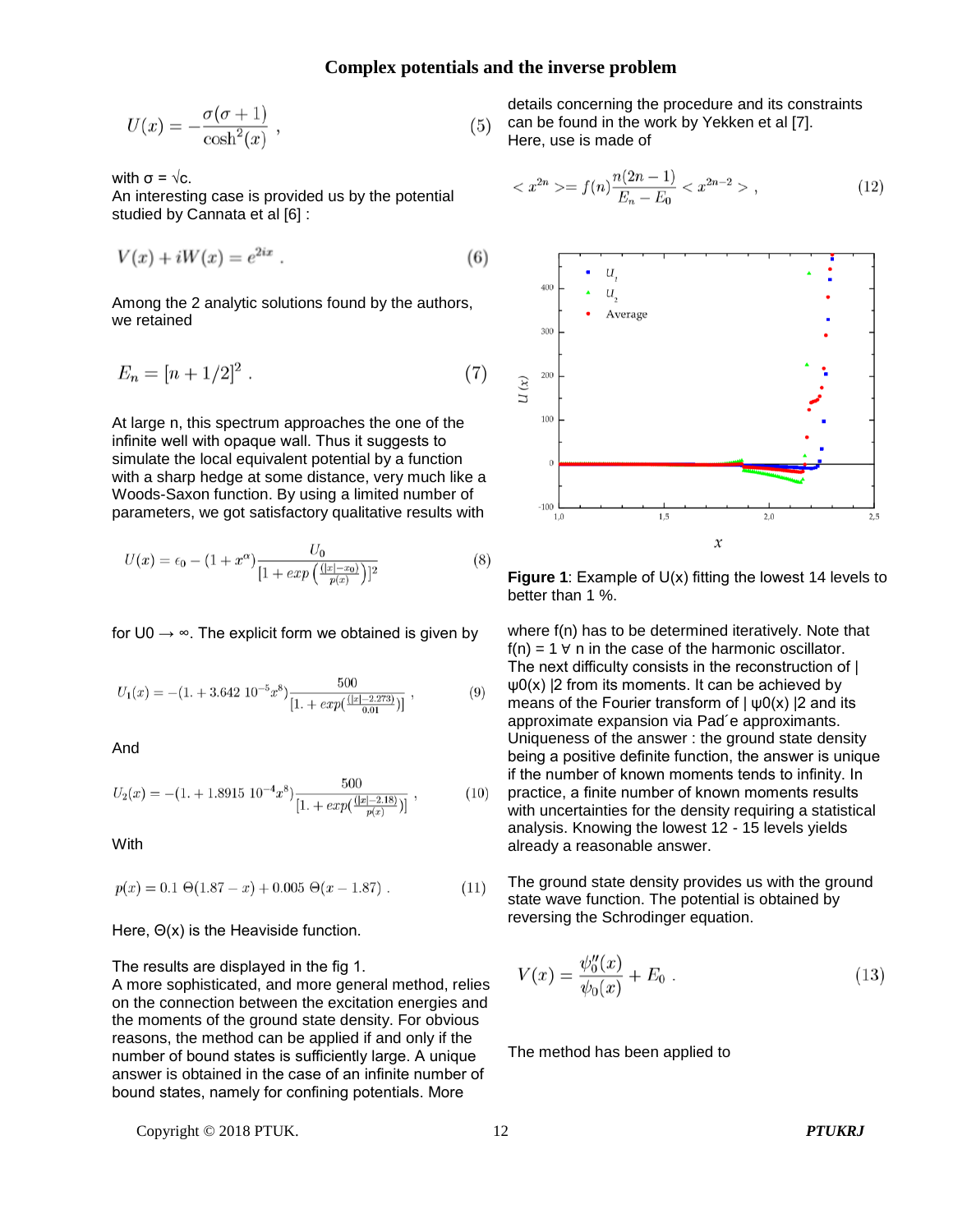$$
V(x) + iW(x) = -(i x)^3.
$$
 (14)

Its spectrum has been given by Bender and Boettcher [1]. Up to  $n = 4$ , the values have been obtained with the Runge-Kutta method. For larger n, the spectrum is well approximated by

$$
E_n = [2.1558(n + 1/2)]^{1.2} \t, \t n \ge 5. \t(15)
$$

We found the local equivalent potential to be given by

$$
U(x) = \left[ -0.1009 - 0.604x + 2.28x^2 \right] \Theta(0.8 - x) + 1.538x^3 \Theta(x - 0.8)
$$
. (16)

It approximates the exact spectrum to better than 0.1 %, as illustrated in table 1.

Table 1: Eigenvalues of  $U(x)$ , Eq. (16), compared to the exact values of Bender and Boettcher [1].

| $\it n$        | exact values | approximated values |
|----------------|--------------|---------------------|
|                |              |                     |
| 1              | $1.156\,$    | 1.156               |
| $\overline{2}$ | 4.109        | 4.100               |
| 3              | 7.562        | 7.540               |
| 4              | 11.31        | 11.30               |
| 5              | 15.29        | 15.28               |
| 6              | 19.44        | 19.43               |
| $\overline{7}$ | 23.76        | 23.75               |
| 8              | 28.21        | 28.19               |
| 9              | 32.78        | 32.77               |
| 10             | 37.46        | 37.45               |

#### **A BASIC AMBIGUITY.**

Because of the existence of complex potential with real eigenvalues, the determination of the potential from its spectrum suffers from a basic ambiguity. From the above considerations, a real spectrum arises first from a local real potential. But the latter may admit complex partners with the same spectrum. Consequently, observables beyond the eigenvalues are needed to determine the potential and its nature, real or complex. We illustrate this situation in the following way. Consider an even potential given by

$$
U(x) = \sum_{n} a_n x^{2n} \tag{17}
$$

The shift

$$
x \to x + i\frac{c}{2} \tag{18}
$$

produces

$$
V(x) + iW(x) = \sum_{n} \alpha_n x^{2n} + i \sum_{n} \beta_n x^{2n-1} . \tag{19}
$$

Such a potential is manifestly P T symmetric. Moreover : the Schrodinger equation is invariant under

$$
z = x + i\frac{c}{2}
$$

Thus formally, to the ensemble  $\psi$ n(x) of solutions to U(x) corresponds the ensemble ψn(z) of solutions to V  $(x) + iW(x)$  with the same spectrum En up to a constant. The parameter c is not determined by the spectrum, so that the transformation (18) generates an infinity of complex partners with identical spectrum. We shall illustrate this situation by 2 examples. First, let us look at the shifted harmonic oscillator introduced years ago by Znojil [8].

$$
U(x) = \alpha^2 x^2 \to V(x) + iW(x) = \alpha^2 x^2 + i \alpha^2 cx = \alpha^2 z^2 + \frac{\alpha^2 c^2}{4}.
$$
 (20)

It is a simple matter to verify that its spectrum corresponds to the ordinary harmonic oscillator spectrum shifted by  $\alpha^2 c^2/4$ , and its wave functions are those of the usual H.O. in terms of z.

Looking for a simple observable able to fix the value of c, we have checked the dipole transition between the ground and first excited state. Before presenting the results, it is important to recall that in the case of non-Hermitian systems, the necessary conditions to generate a coherent quantum mechanics imply the definition of the scalar product and the observables. In brief, we have to ensure the positivity of the norms and to get rid of incoherent statements. For instance, the average value of a positive definite operator must be positive definite.

This problem does not admit a simple general form, but has to be solved for each potential. In general, the proper definition is given by

$$
\int_{-\infty}^{\infty} \left[ CPT\psi_n(x) \right] A\psi_m(x) dx \;, \tag{21}
$$

Copyright © 2018 PTUK. 13 *PTUKRJ*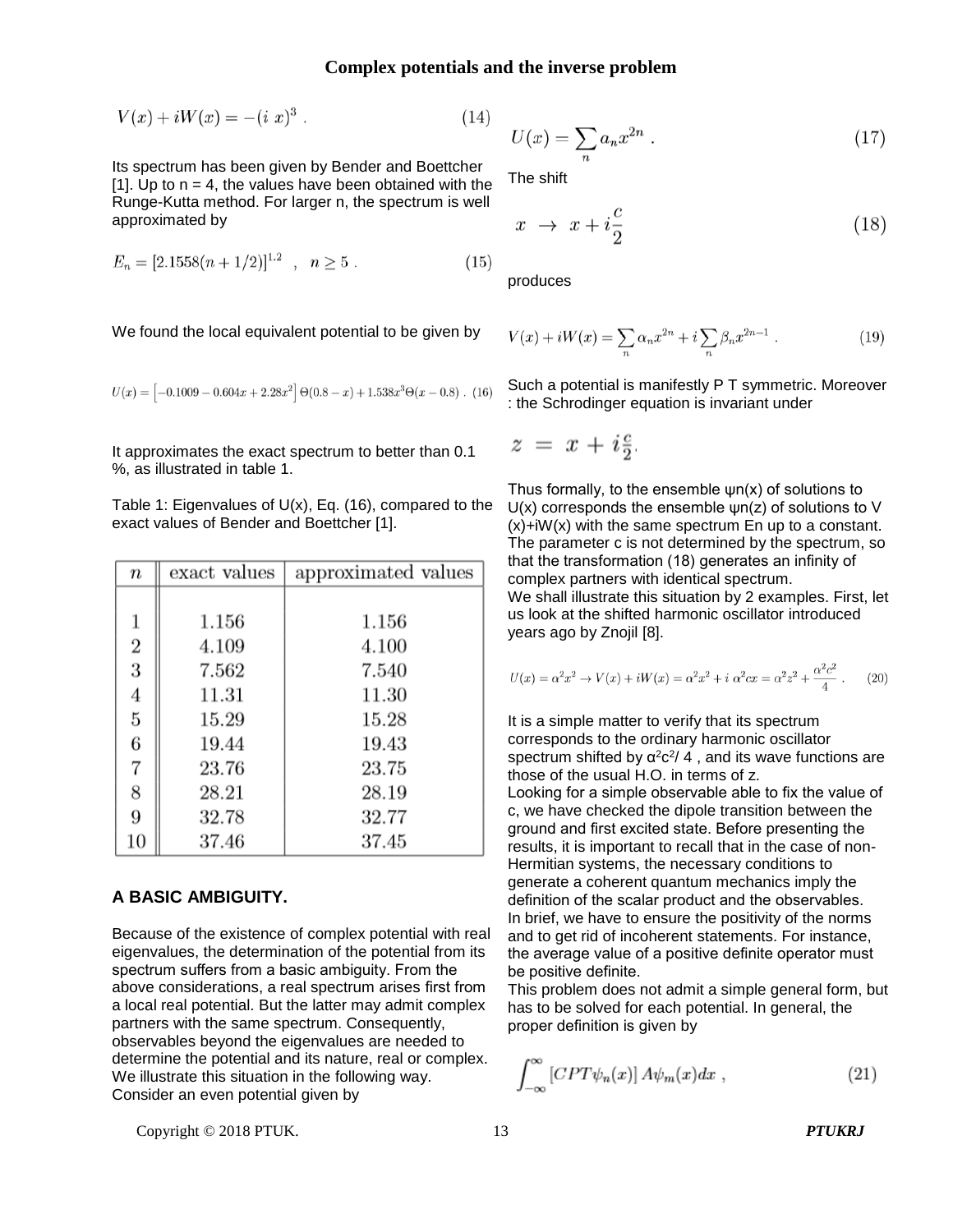where P and T, are the parity and time reversal operators. To be an observable A must satisfy

$$
A^t = CPTACPT = A.
$$
 (22)

For the shifted potential, the operator C has been derived by Ahmed [9] :

$$
C = e^{-cp} P \quad \text{with} \quad p = -i\frac{d}{dx} \ . \tag{23}
$$

In particular, it yields

$$
x^n \to (x + i\frac{c}{2})^n. \tag{24}
$$

Back to the harmonic oscillator case Eq. (20), the ground and first excited state wave functions are given by

$$
\Psi_0(x) = \left[\frac{\alpha}{\pi}\right]^{1/4} e^{-\alpha(x + i\frac{c}{2})^2} \tag{25}
$$

and

$$
\Psi_1(x) = \sqrt{2} \left[ \frac{\alpha^3}{\pi} \right]^{1/4} (x + i\frac{c}{2}) e^{-\alpha(x + i\frac{c}{2})^2}, \qquad (26)
$$

respectively. Furthermore, the spectrum is given by

$$
E_n = \alpha (2n + 1) + \alpha^2 \frac{c^2}{4} \ . \tag{27}
$$

With these elements, two kind of results can be established.

First, the equivalent of the x2 average on the ground state

$$
\left[\frac{\alpha}{\pi}\right]^{1/2} \int_{-\infty}^{\infty} e^{-\alpha(x+i\frac{c}{2})^2} (x+i\frac{c}{2})^2 dx = \frac{1}{2\alpha} . \tag{28}
$$

Thus the result is independent on c. For the higher ground state moments, use can be made of the recurrent relationship

$$
<0 \mid (x+i \frac{c}{2})^{2k+2} \mid 0>= -\left[\frac{\alpha}{\pi}\right]^{1/2} \frac{d}{d\alpha} \int_{-\infty}^{\infty} e^{-\alpha(x+i \frac{c}{2})^2} (x+i \frac{c}{2})^{2k} dx \ . \tag{29}
$$

As a consequence, all the ground state even moments are independent on c.

A similar result can be obtained for the odd moments. Indeed we have

$$
<0 \mid (x+i \frac{c}{2})^{2k+1} \mid 0>= -\left[\frac{\alpha}{\pi}\right]^{1/2} \frac{d}{d\alpha} \int_{-\infty}^{\infty} e^{-\alpha(x+i \frac{c}{2})^2} (x+i \frac{c}{2})^{2k-1} dx , \tag{30}
$$

here with  $k \geq 1$ . Moreover, because for  $k = 1$  the ground state average is zero, all the odd ground state moments are zero.

Consider the dipole transition operator  $x+i\frac{c}{2}$ 

the contribution of the lowest excited state is given by

$$
\langle 1 | (x + i\frac{c}{2}) | 0 \rangle = \alpha \left[ \frac{2}{\pi} \right]^{1/2} \int_{-\infty}^{\infty} e^{-\alpha (x + i\frac{c}{2})^2} (x + i\frac{c}{2})^2 dx = \frac{1}{\sqrt{2\alpha}}. (31)
$$

It is easy to check that the lowest excited state is exhausting the dipole sum rule :

$$
\sum_{n} (E_n - E_0) \mid < n \mid x + i\frac{c}{2} \mid 0 > \mid^2 = (E_1 - E_0) \mid < 1 \mid x + i\frac{c}{2} \mid 0 > \mid^2 = 1 \tag{32}
$$

which is actually a property of the harmonic oscillator. In other words, we conclude that for the harmonic oscillator the shift of the  $i\frac{c}{2}$  rdinate by has little if no impact on the physics, and thus is irrelevant.

#### **A CONJECTURE.**

It is very tempting to state that for any PT symmetric shifted potential the spectrum and the observables based on the ground state moments do not depend on the complex shift. However, this conjecture is simply based on the formal change affecting the Schrodinger equation under the change of variable. The positive illustrating example may essentially reflect the very special properties of the harmonic oscillator. Consequently the confirmation or the rejection of this conjecture require more effort. Here we shall pursue the discussion by investigating a second example. Let us consider the Poschl-Teller potential :

$$
U(x) = -\frac{\sigma(\sigma + 1)}{\cosh^2(x)}\tag{33}
$$

with its spectrum

$$
E_n = -[n - \sigma]^2 \ , \quad n < \sigma \ . \tag{34}
$$

The shifted potential reads

$$
V(x) = -\sigma(\sigma + 1) \frac{\cosh^2(x) \cos^2(c/2) - \sinh^2(x) \sin^2(c/2)}{[\cosh^2(x) \cos^2(c/2) + \sinh^2(x) \sin^2(c/2)]^2}
$$
(35)

#### Copyright © 2018 PTUK. 14 *PTUKRJ*